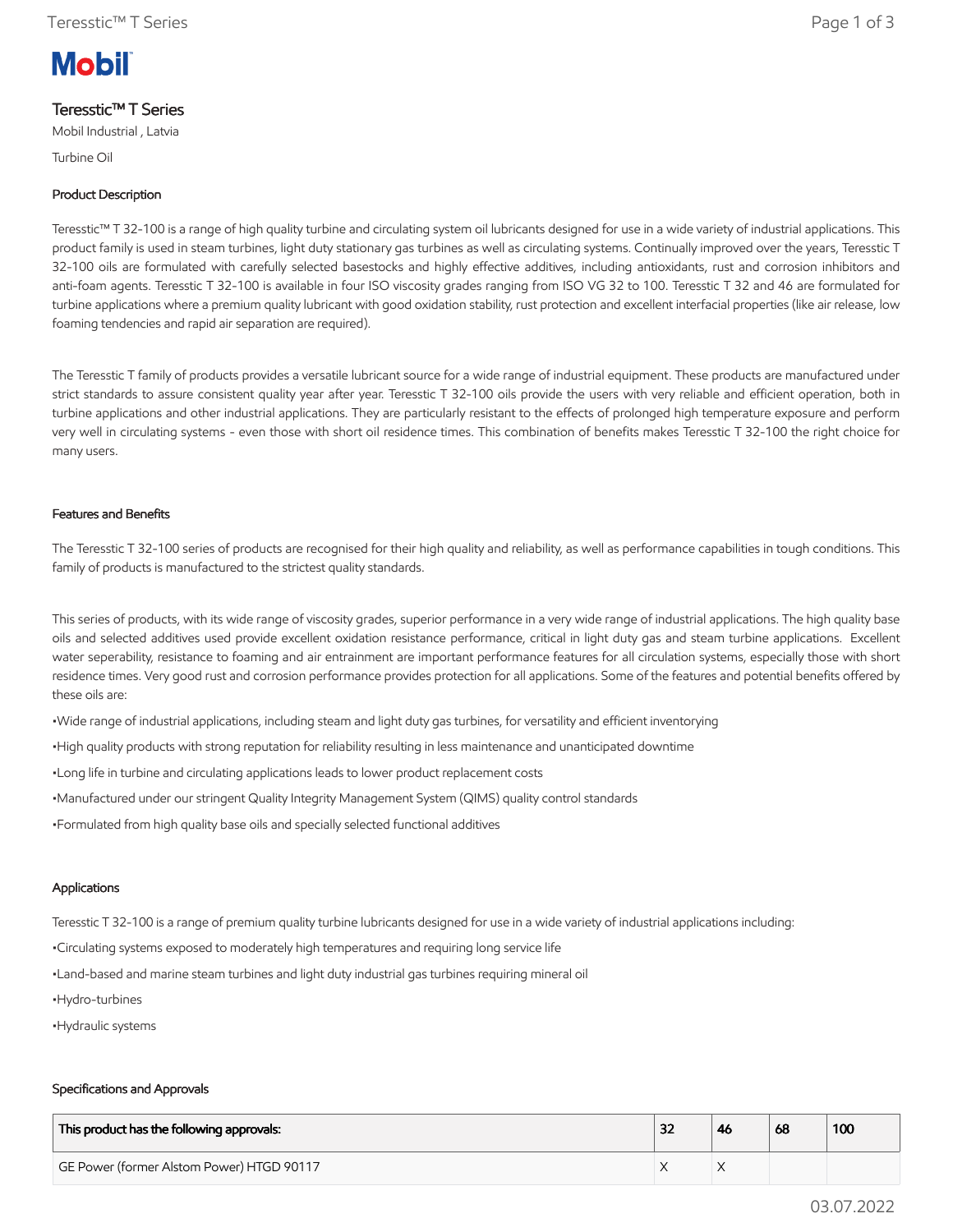Teresstic™ T Series Page 2 of 3

| This product has the following approvals: | 32 | 46 | 68 | 100 |
|-------------------------------------------|----|----|----|-----|
| Siemens TLV 901304                        |    |    |    |     |

| This product is recommended for use in applications requiring: | 32 | 46 | 68 | 100 |
|----------------------------------------------------------------|----|----|----|-----|
| GE Power GEK 27070                                             |    |    |    |     |
| GE Power GEK 28143A                                            |    | X  |    |     |

| This product meets or exceeds the requirements of: | 32       | 46       | 68       | 100 |
|----------------------------------------------------|----------|----------|----------|-----|
| China GB 11120-2011, L-TSA(Class A)                | X        | $\times$ |          |     |
| China GB 11120-2011, L-TSA(Class B)                | $\times$ | $\times$ |          |     |
| DIN 51515-1:2010-02                                |          |          | $\times$ |     |
| DIN 51515-1:2010-02                                | $\times$ | $\times$ |          | X   |
| GE Power GEK 46506D                                | $\times$ |          |          |     |
| JIS K-2213 Type 2                                  | $\times$ | $\times$ | X        |     |
| Siemens Industrial Turbo Machinery MAT 812101      | $\times$ |          |          |     |
| Siemens Industrial Turbo Machinery MAT 812102      |          | $\times$ |          |     |

#### Properties and Specifications

| Property                                               | 32            | 46            | 68            | 100            |
|--------------------------------------------------------|---------------|---------------|---------------|----------------|
| Grade                                                  | <b>ISO 32</b> | <b>ISO 46</b> | <b>ISO 68</b> | <b>ISO 100</b> |
| Copper Strip Corrosion, 3 h, 100 C, Rating, ASTM D130  | 1B            | 1B            | 1B            | 1B             |
| Density @ 15 C, kg/l, ASTM D1298                       | 0.86          | 0.87          | 0.87          | 0.88           |
| Emulsion, Time to 3 mL Emulsion, 54 C, min, ASTM D1401 | 15            | 15            | 20            | 20             |
| Flash Point, Cleveland Open Cup, °C, ASTM D92          | 222           | 218           | 220           | 242            |
| Foam, Sequence I, Stability, ml, ASTM D892             | $\mathbf{0}$  | $\mathbf{O}$  | $\mathbf{0}$  | $\mathbf{0}$   |
| Foam, Sequence I, Tendency, ml, ASTM D892              | $\Omega$      | $\mathbf{0}$  | $\mathbf{0}$  | 10             |
| Kinematic Viscosity @ 100 C, mm2/s, ASTM D445          | 5.4           | 6.8           | 8.5           | 10.6           |
| Kinematic Viscosity @ 40 C, mm2/s, ASTM D445           | 32            | 46            | 68            | 100            |
| Pour Point, °C, ASTM D97                               | $-30$         | $-30$         | $-30$         | $-27$          |
| Rust Characteristics, Procedure A, ASTM D665           |               |               |               | <b>PASS</b>    |